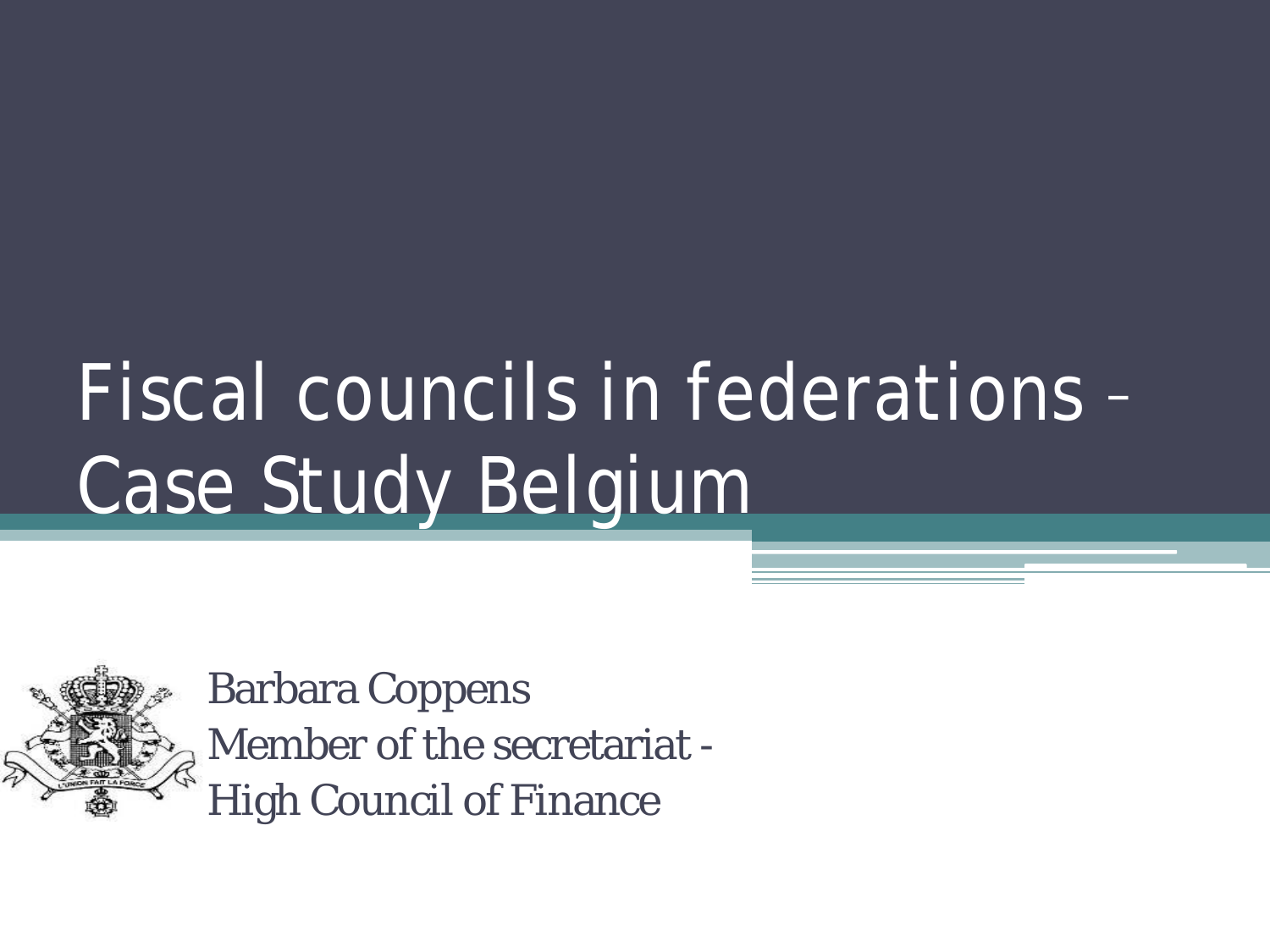## Structure

- Introduction to the Belgium federal structure
- Coordination between the Central Government and Regions & Communities
- Role of the High Council of Finance
- How does the High Council of Finance work
- Challenges for 2015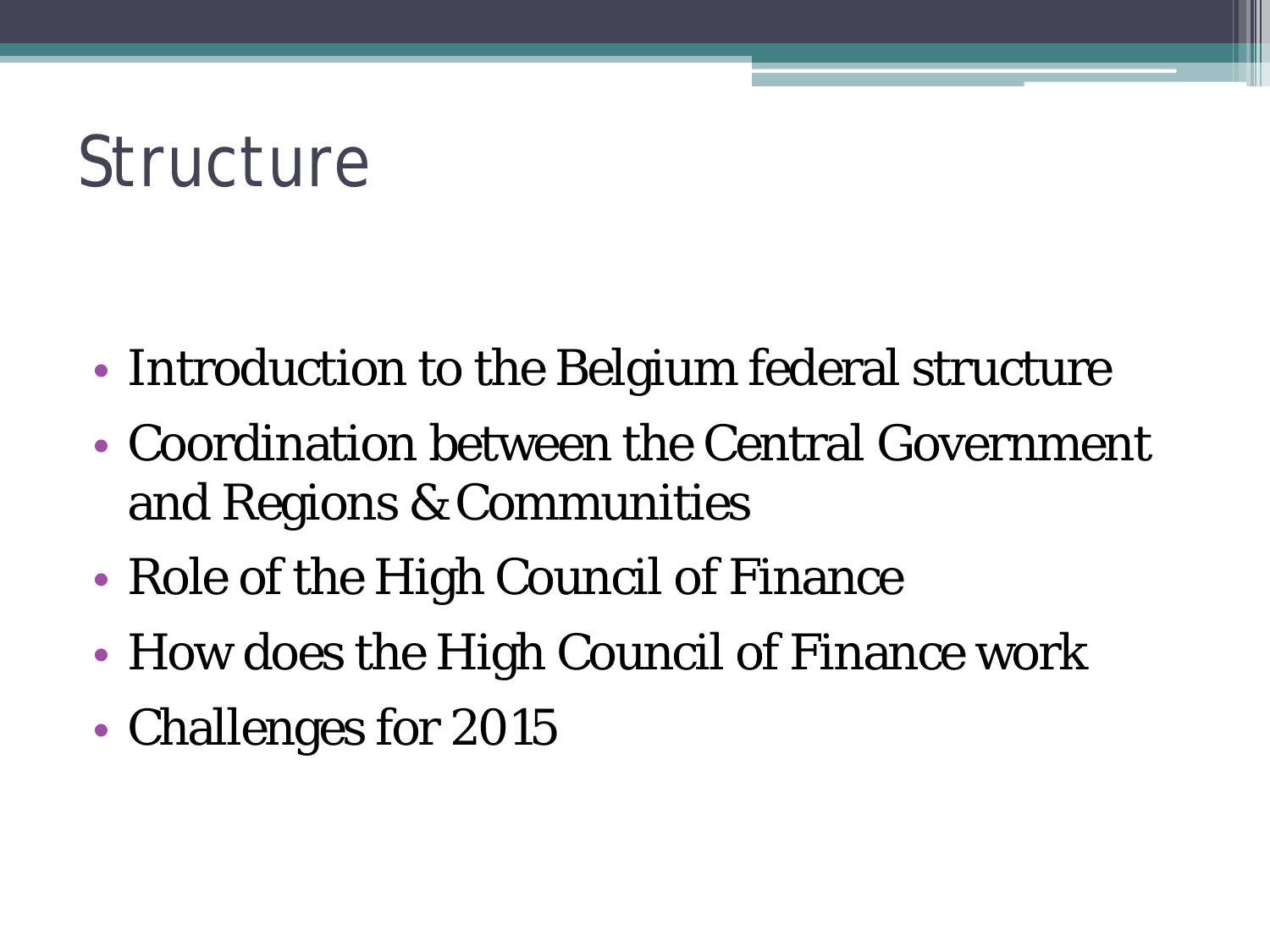- Entity I
	- Federal Government
	- Social Security
- Entity II
	- Regions and Communities
	- Local Governments (municipalities, provinces, etc.)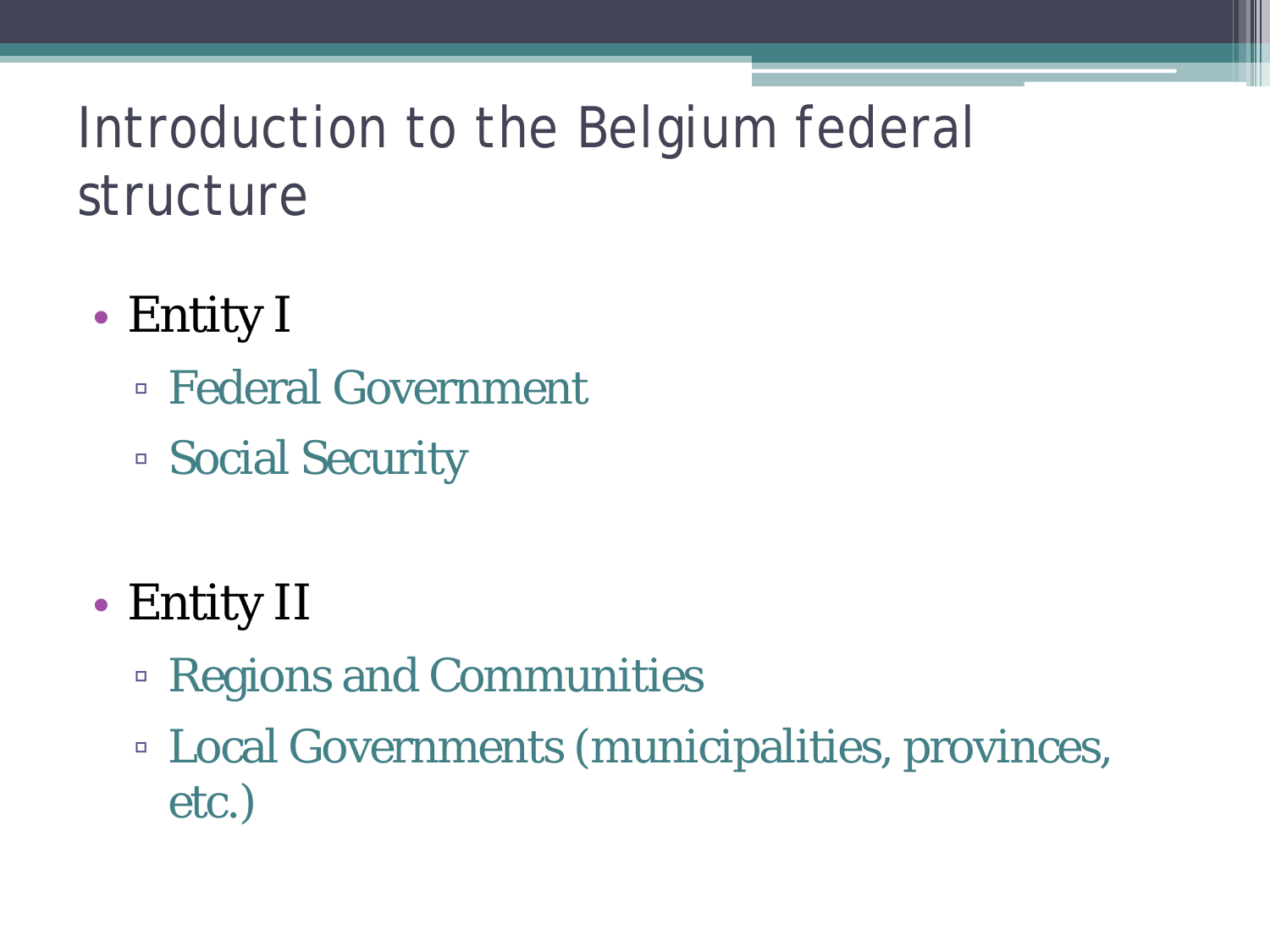

Source: HCF-report November 2014 Calculation HCF based upon NAI statistics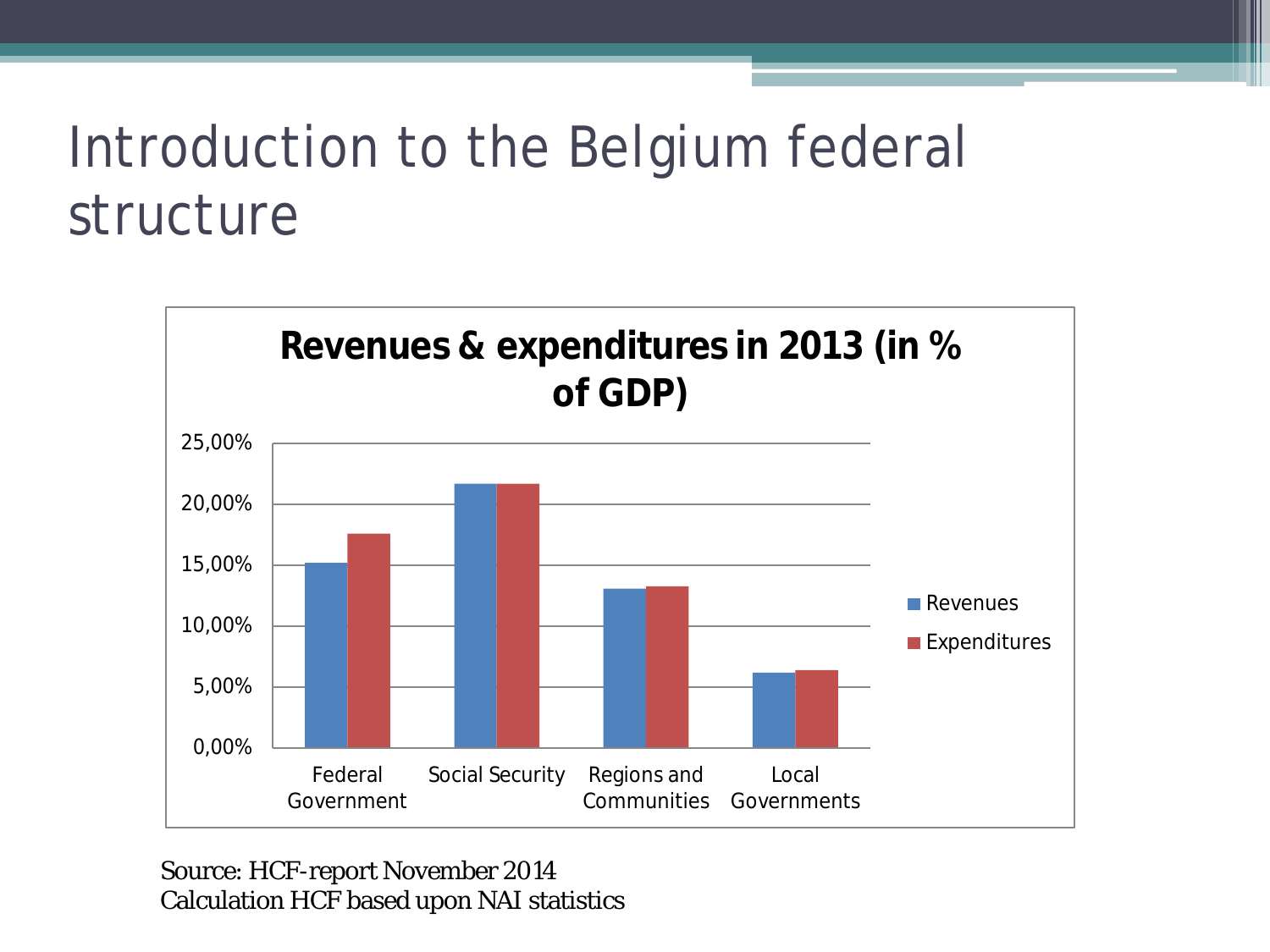- Three Regions territorial linked and economic competences
	- Flemish Region
	- Walloon Region
	- Brussels Capital Region
	- => Budget supervision over local governments
- Financing through (Special Finance Act):
	- Tax autonomy
	- Grants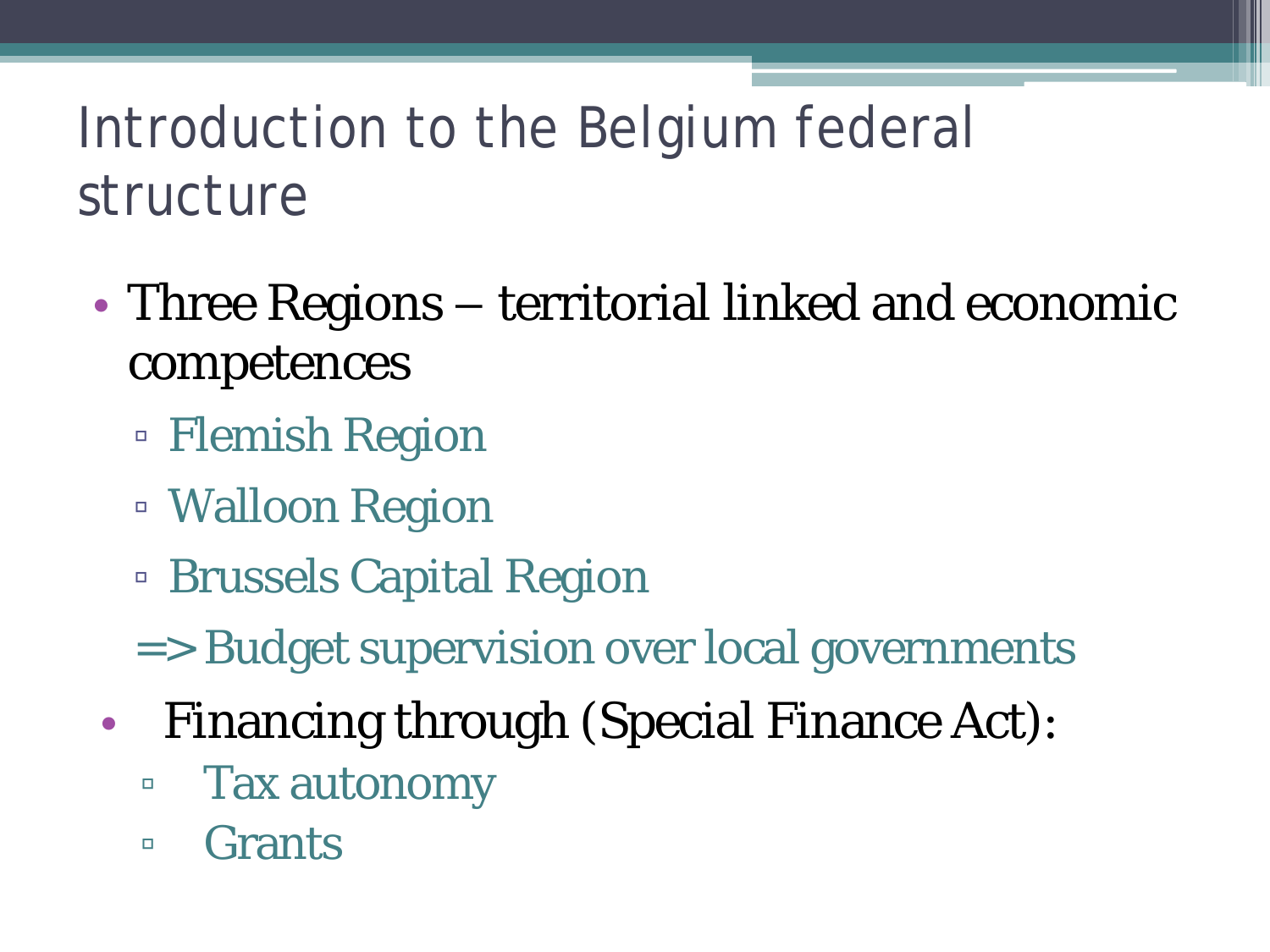- Three Communities person link competences
	- Flemish Community
	- French Community
	- German-speaking Community

(Community Commissions for the bilingual Brussels Capital Region)

- Financing (Special Finance Act):
	- based on grants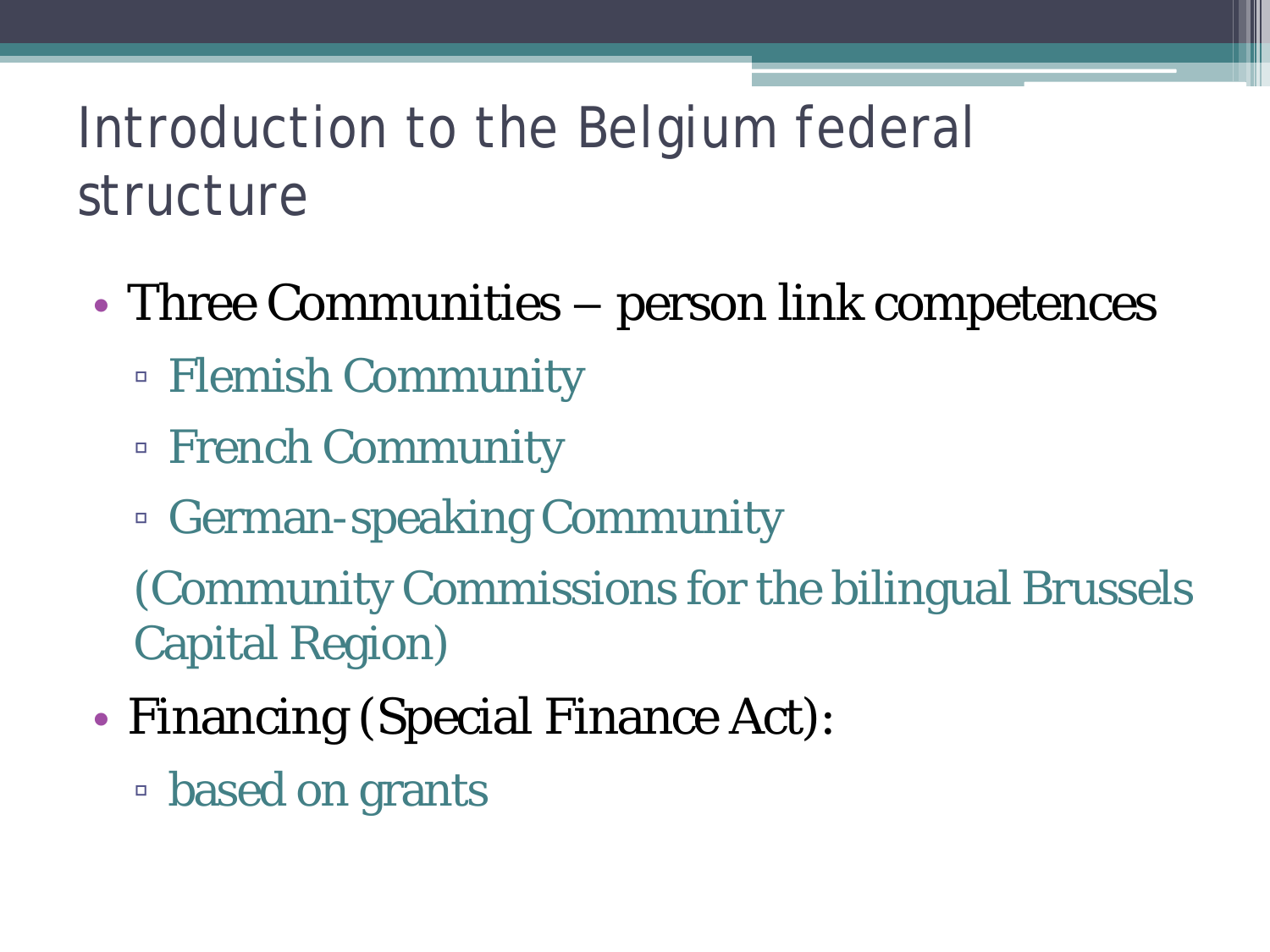- Sixth Reform of the State (1 of July 2014)
	- Transfer of more competences
		- Regions: employment, certain tax expenditures
		- Communities: family allowances, elderly care, part of health care
	- Complete review of the Special Finance Act
		- Including enlarged tax autonomy for the Regions (surcharges on the PIT)
		- New transfers to finance new competences
		- Reform of the existing grants
			- Including limitation of the national solidarity for the Regions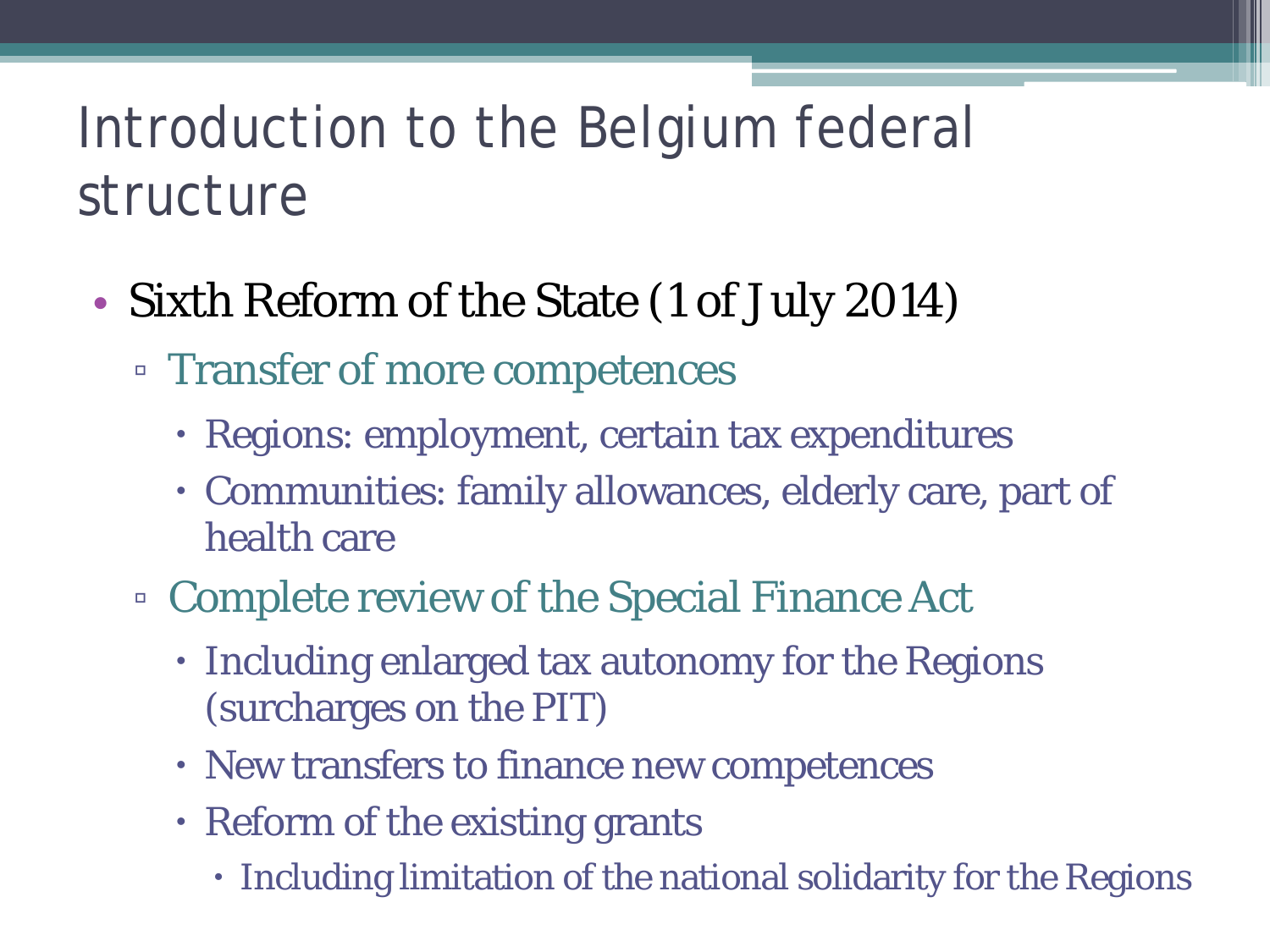- Sixth Reform of the State (1 of July 2014)
	- Important contributions from the Regions and Communities to
		- Fiscal consolidation (in total 2.5 billion euro by 2016)
		- Cost of ageing (0.23 of GDP by 2030)
		- Higher responsibility contribution for pensions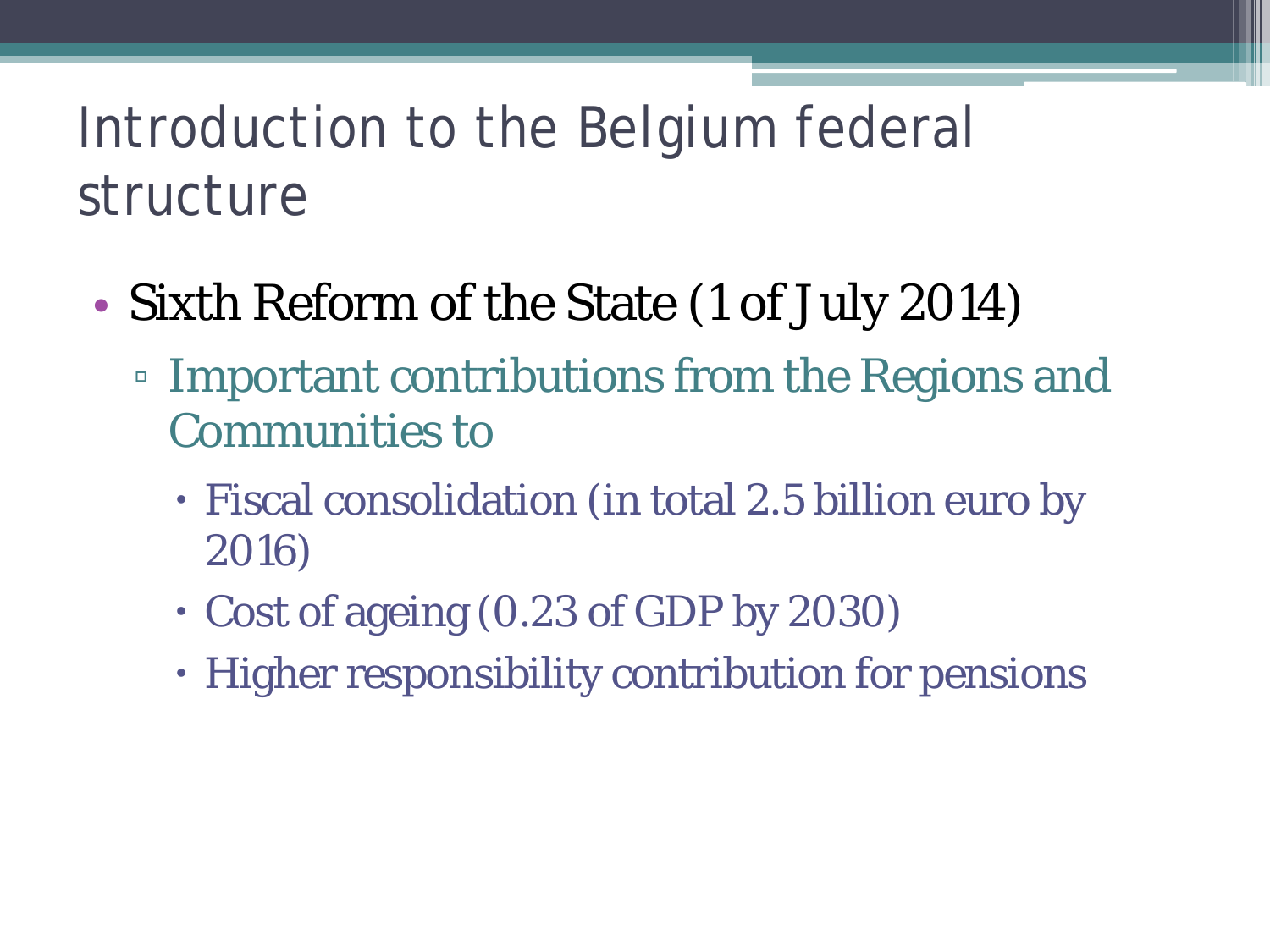Share in revenues **before** 6th reform of the state (projections 2014)

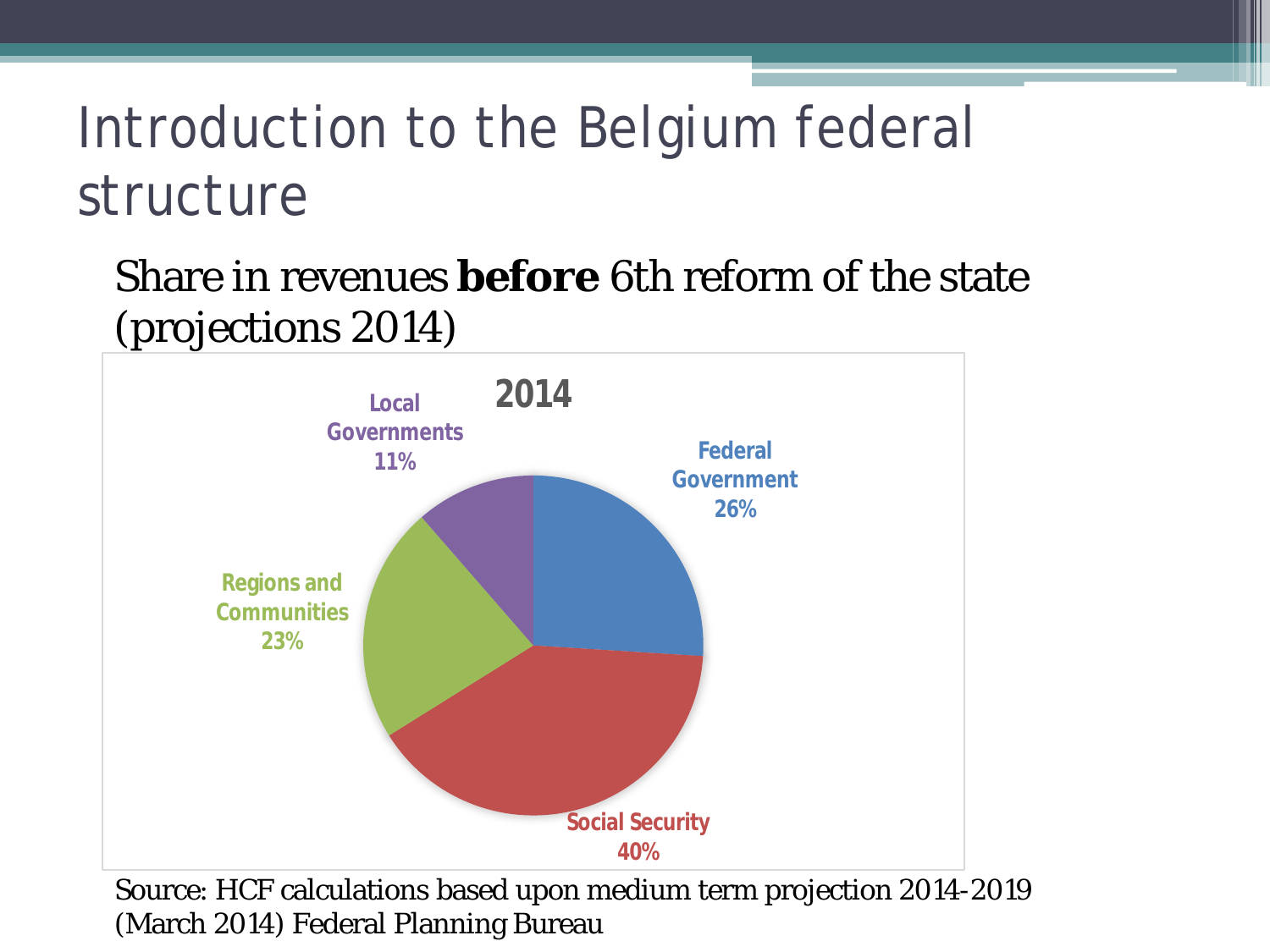Share in revenues **after** 6th reform of the state (projections 2015)

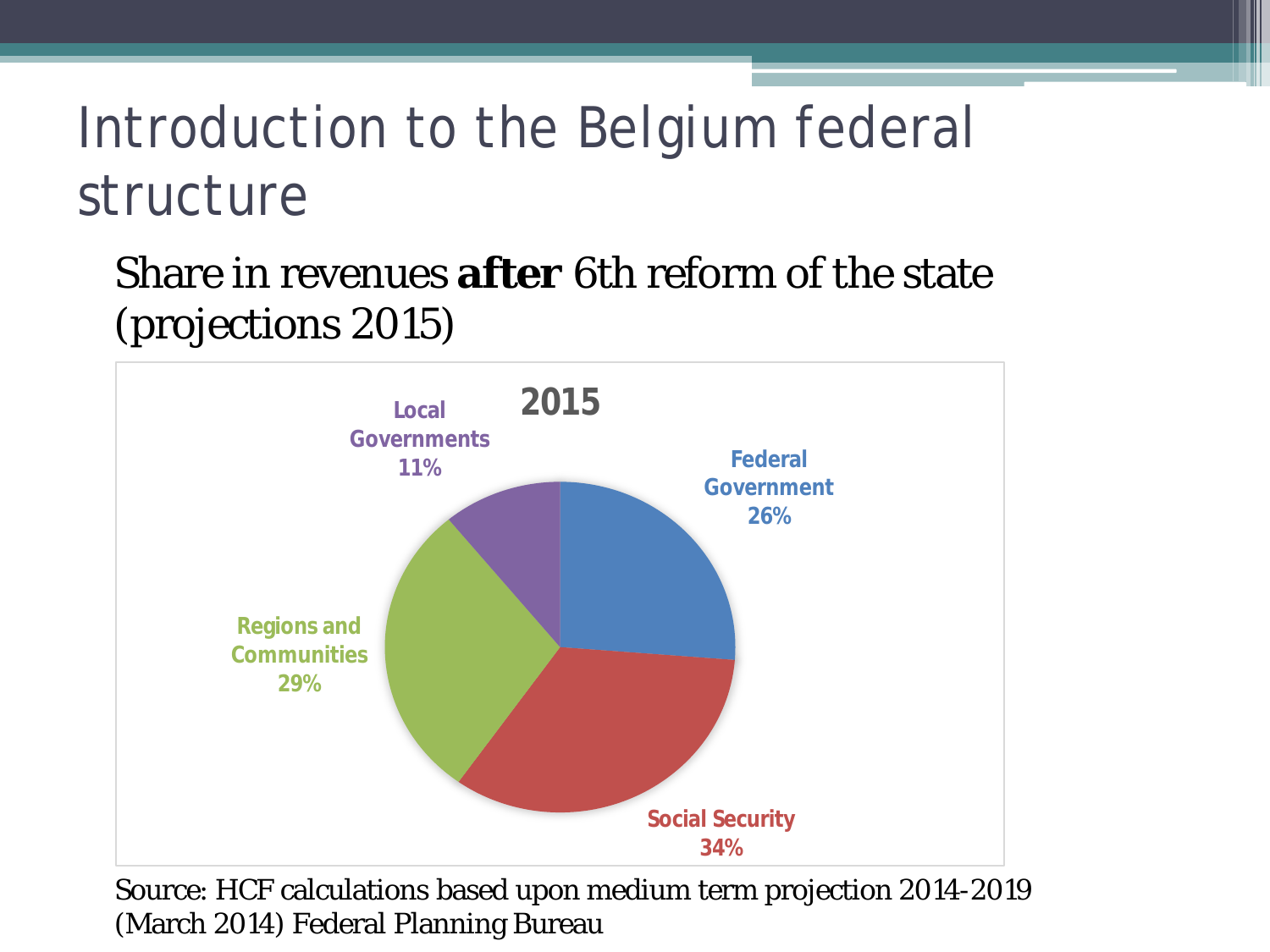Share in final primary expenditures **before** 6th reform of the state (projections 2014)

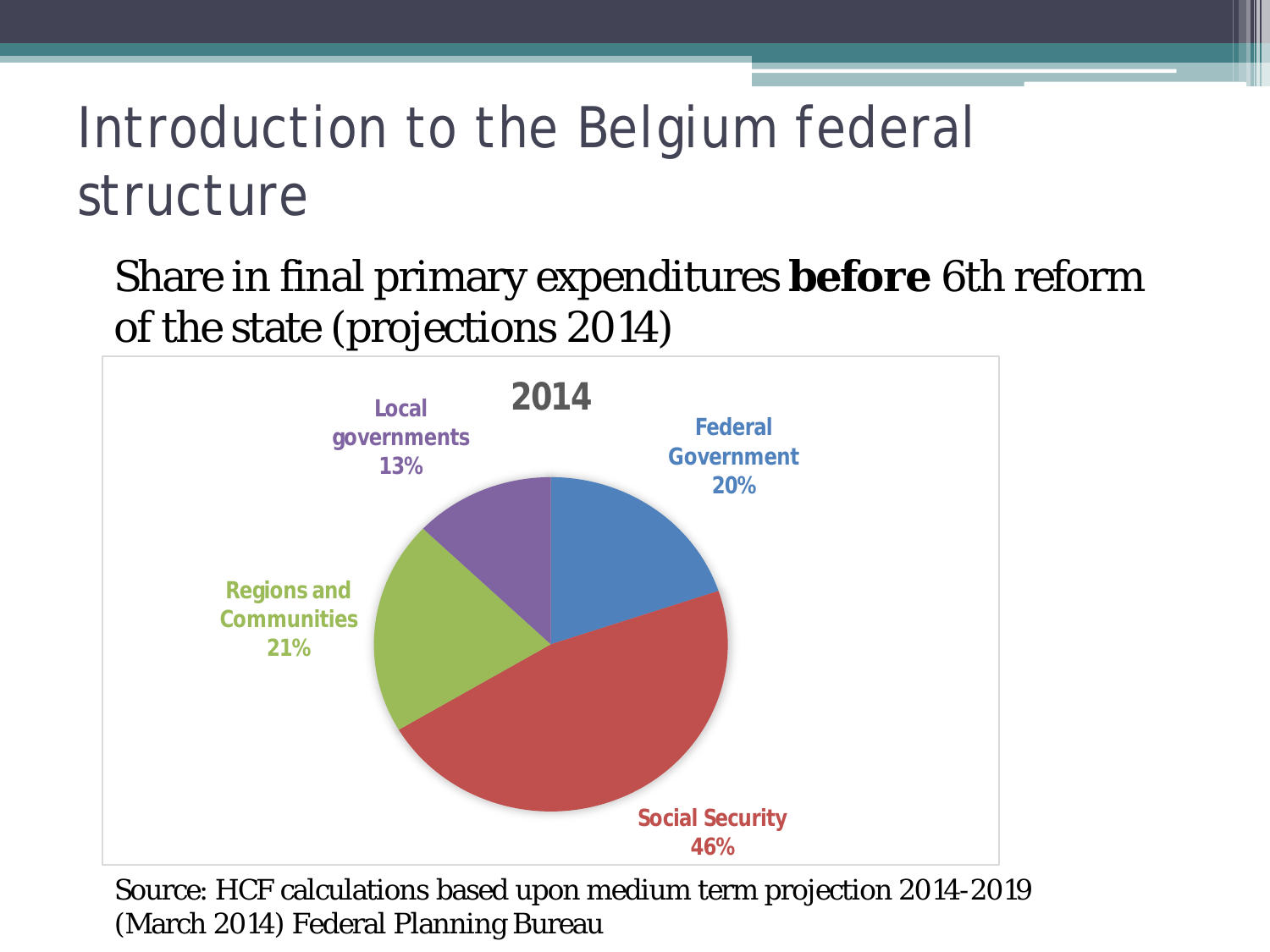Share in final primary expenditures **after** 6th reform of the state (projections 2015)

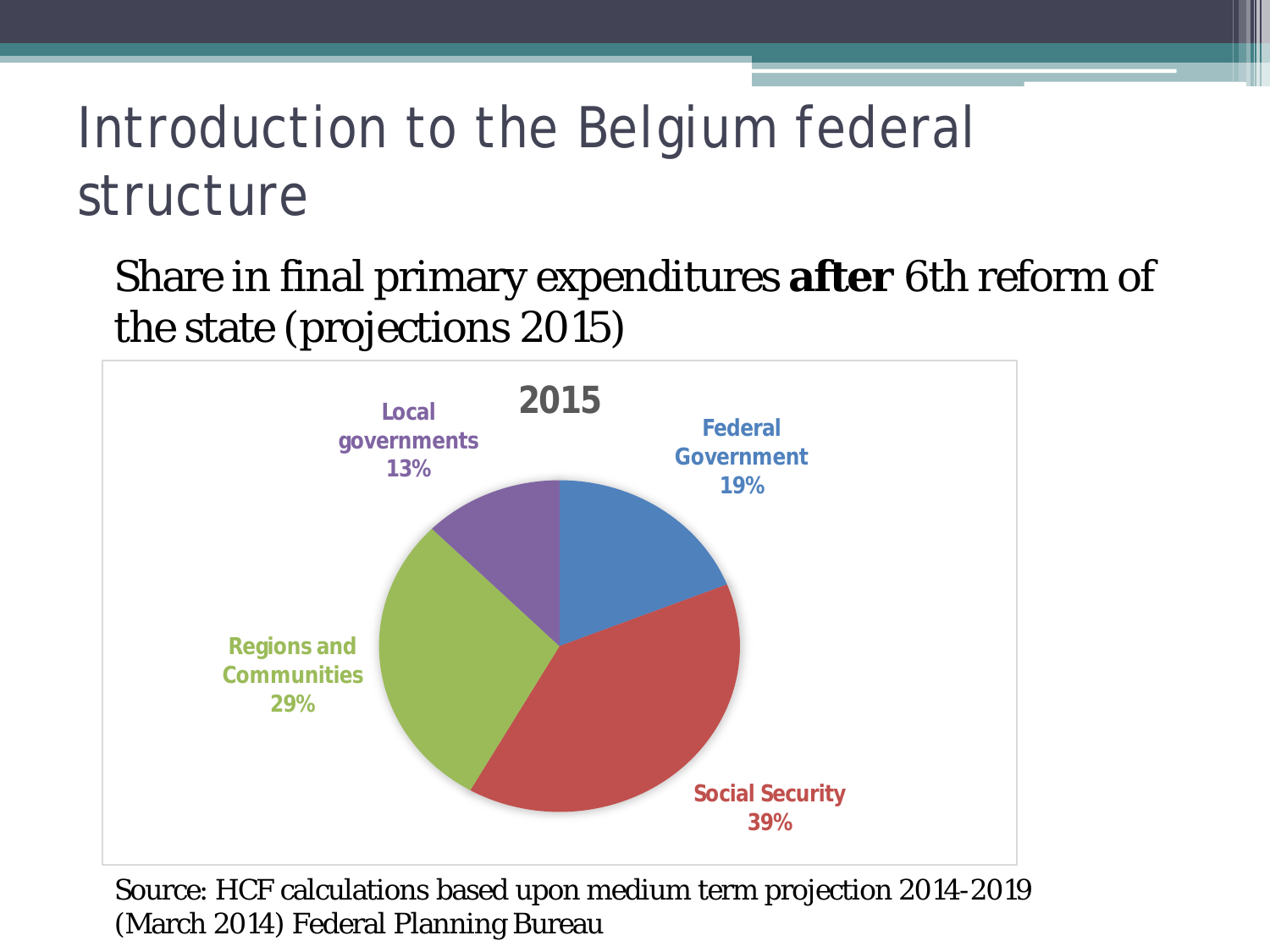### Coordination between the different levels of government

- Federal Goverment and Regions & Communities meet in:
	- The Concertation Committee
	- Interministerial conference
- Concertation Committee
	- Internal stability pacts
		- Setting (multi-annual) budgetary goals for each level of government and each entity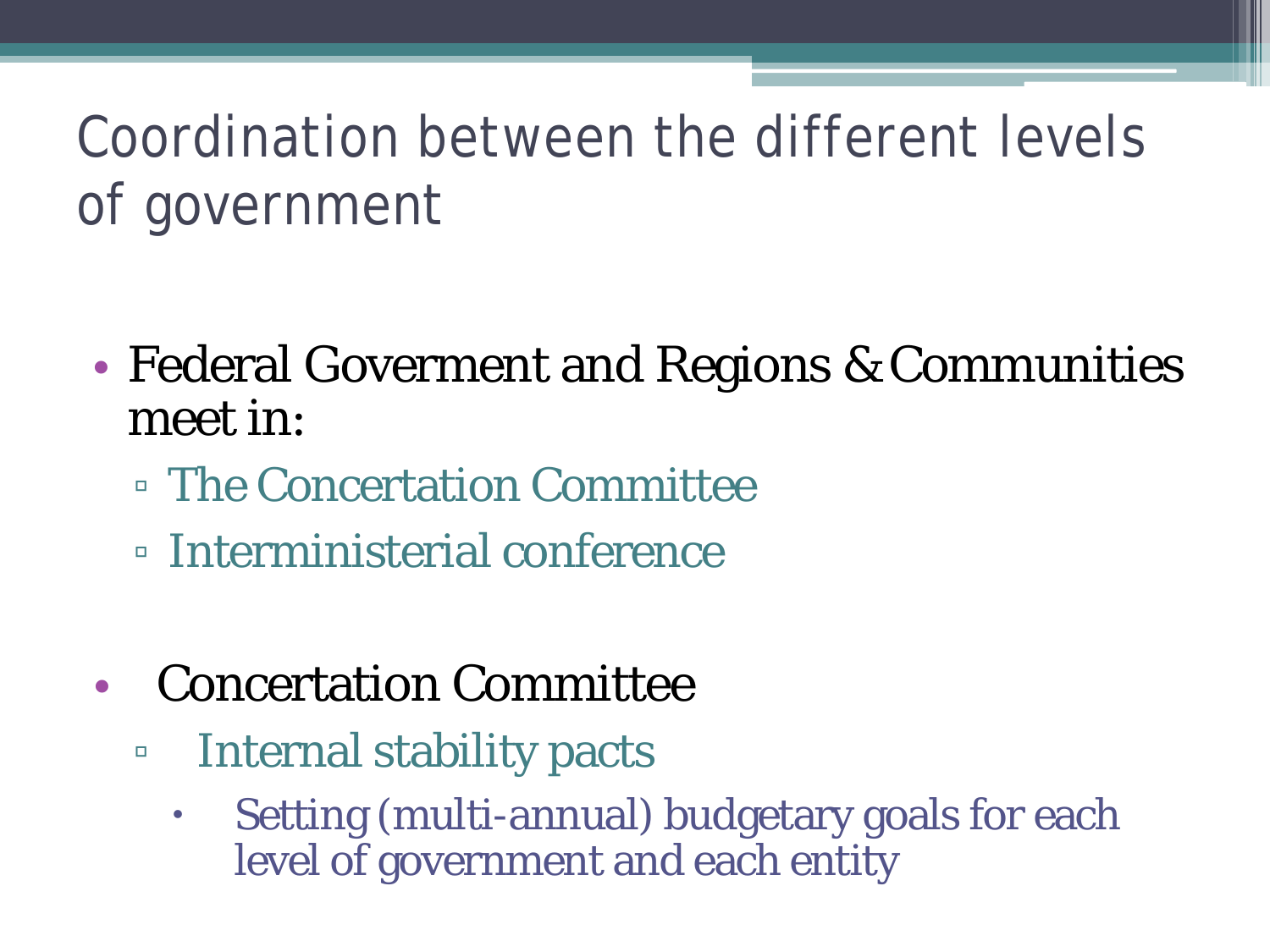## Role of the High Council of Finance

- Section "The Public Sector Borrowing" Requirements"
	- Current form since 1989 (Special Finance Act)
- Composition of the Section: twelve members
	- Six members to represent the federal level
	- Six members to represent the Regions and Communities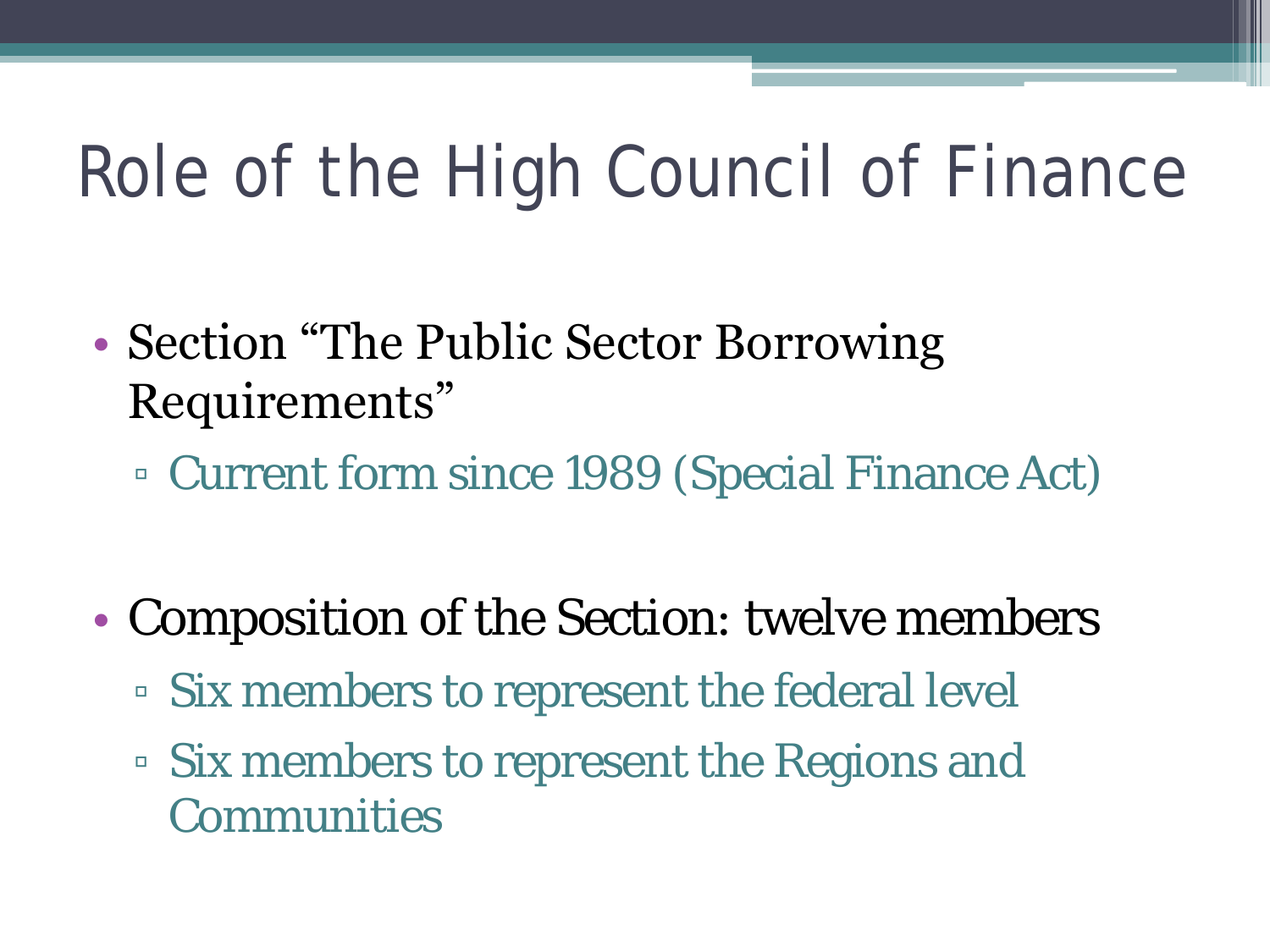## Role of the High Council of Finance

- Presence of representatives of the R&C in the Council
	- Overall positive experience
	- Can help with missing data, clarification on certain measures or projects
	- Endorsement of recommendations by individual Regions and Communities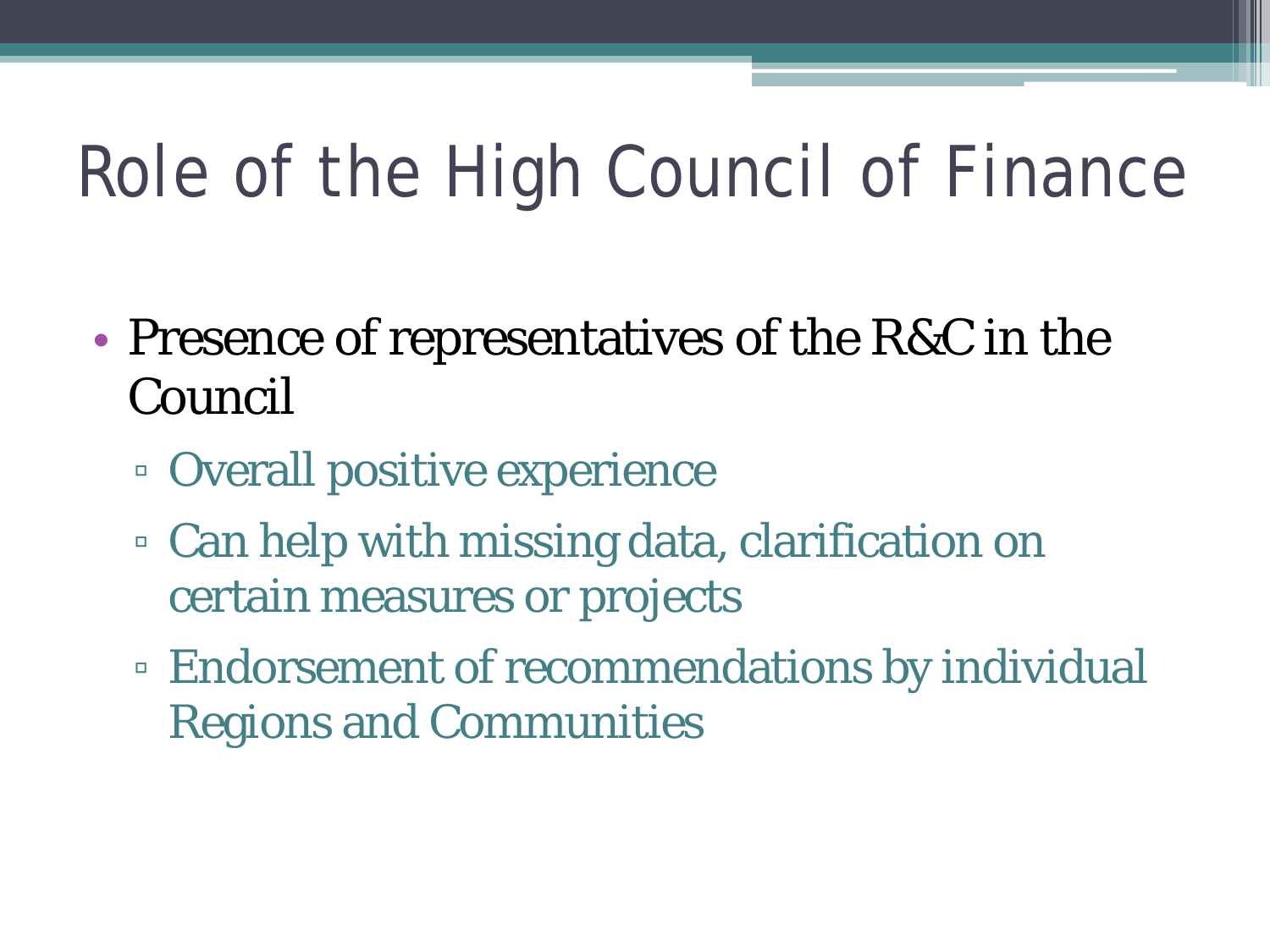## Role of the High Council of Finance

- Missions of the Section *before the fiscal compact*
	- A report with an Opinion on the budgetary path
		- In preparation of the Stability Programme
	- An evaluation of the budgetary results compared to the budgetary targets of the Stability Programme
- Possible recommendation to restrain the borrowing capacity of a government in case of severe budgetary slippage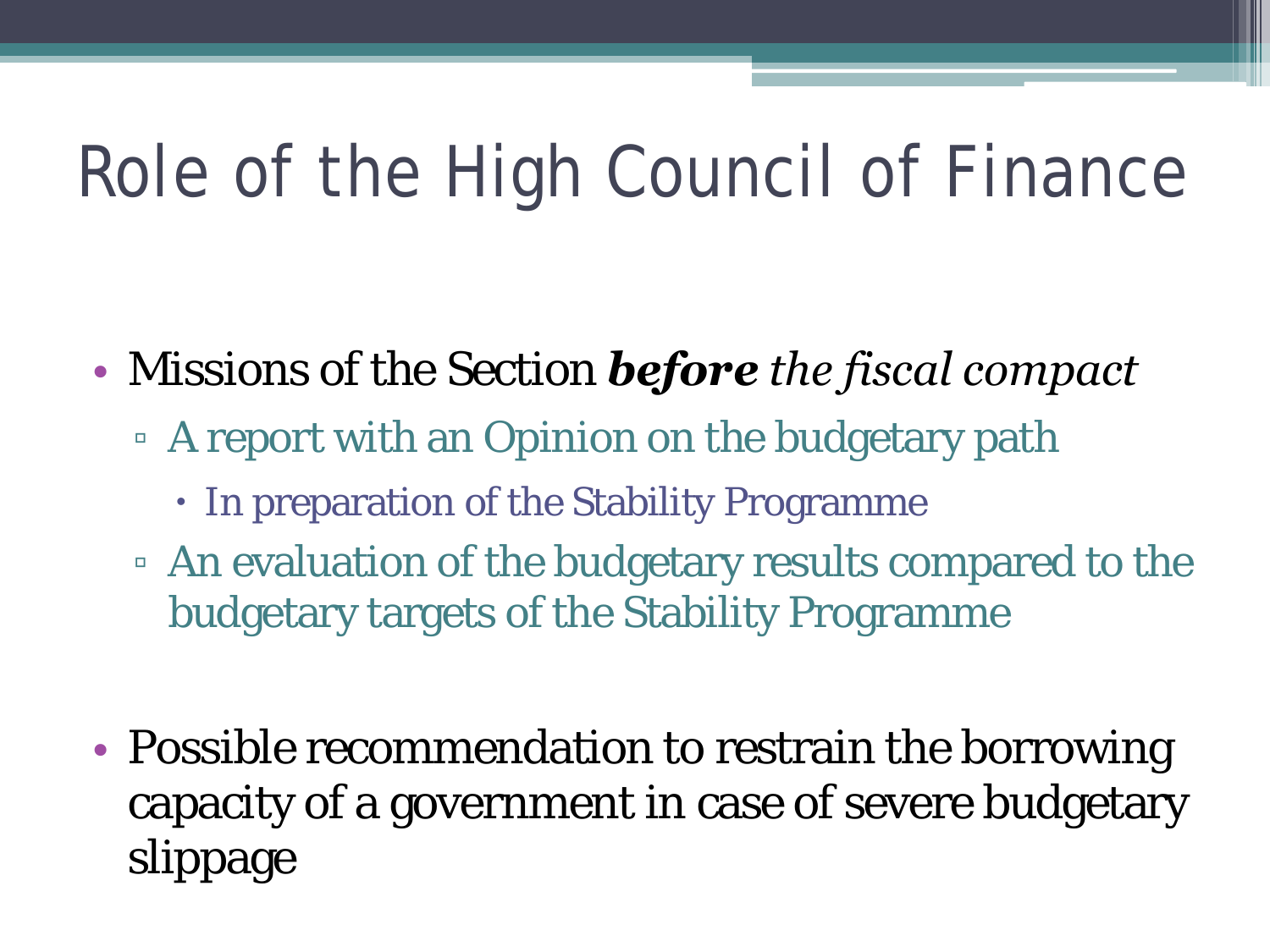### Evolution of the role of the High Council of Finance

- Implementation of the fiscal compact ▫ Cooperation agreement of 13 December 2013
- Improvement of the fiscal framework
	- High Council of Finance appointed as Independent Fiscal Council (IFI)
	- Federal Planning Bureau appointed as IFI concerning the macro-economic projections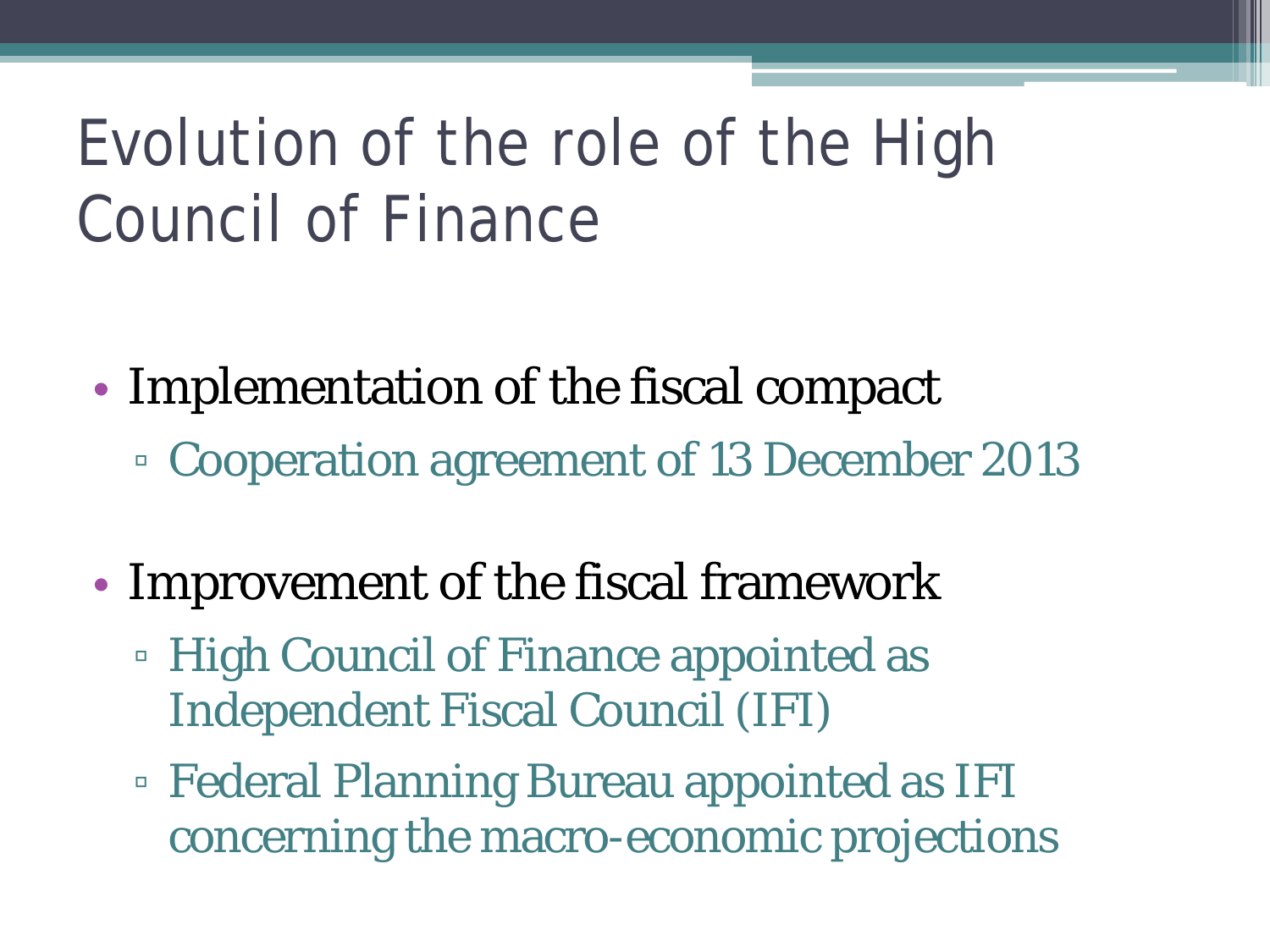### Evolution of the role of the High Council of Finance

- Coordination mechanism
	- Recommendations in light of the stability programme
		- Budgetary targets for each level of government in both nominal and structural terms taken into account a fair burden sharing of the consolidation path
	- HCF-Opinion submitted to the Concertation Committee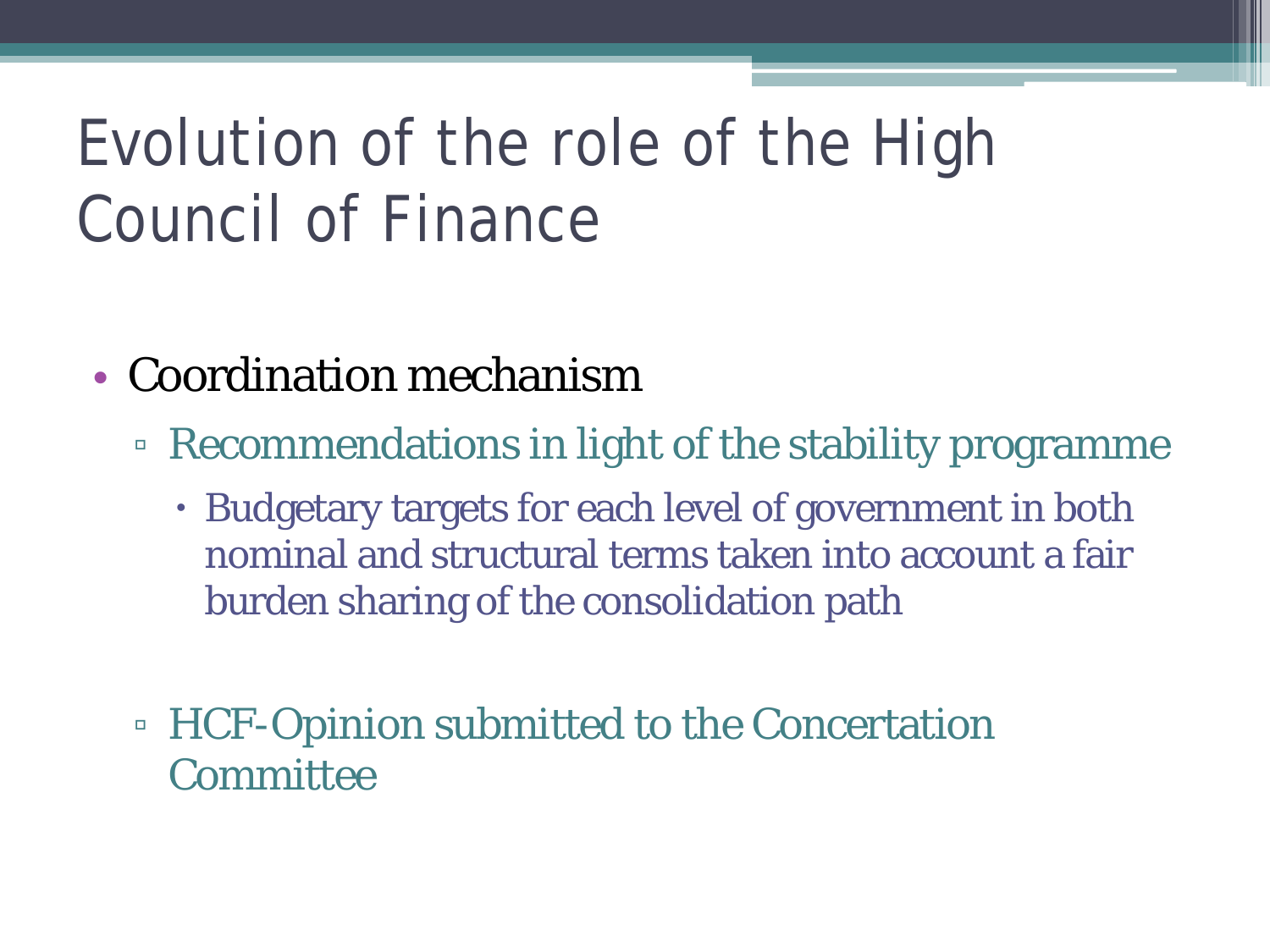### Evolution of the role of the High Council of Finance

- Monitoring mechanism
	- Monitoring of the budgetary outcomes
	- Significant deviation = automatic correction mechanism
		- The concerned government has to take the necessary correction measures
		- Exceptional circumstances
	- HCF will monitor the implementation of these correction measures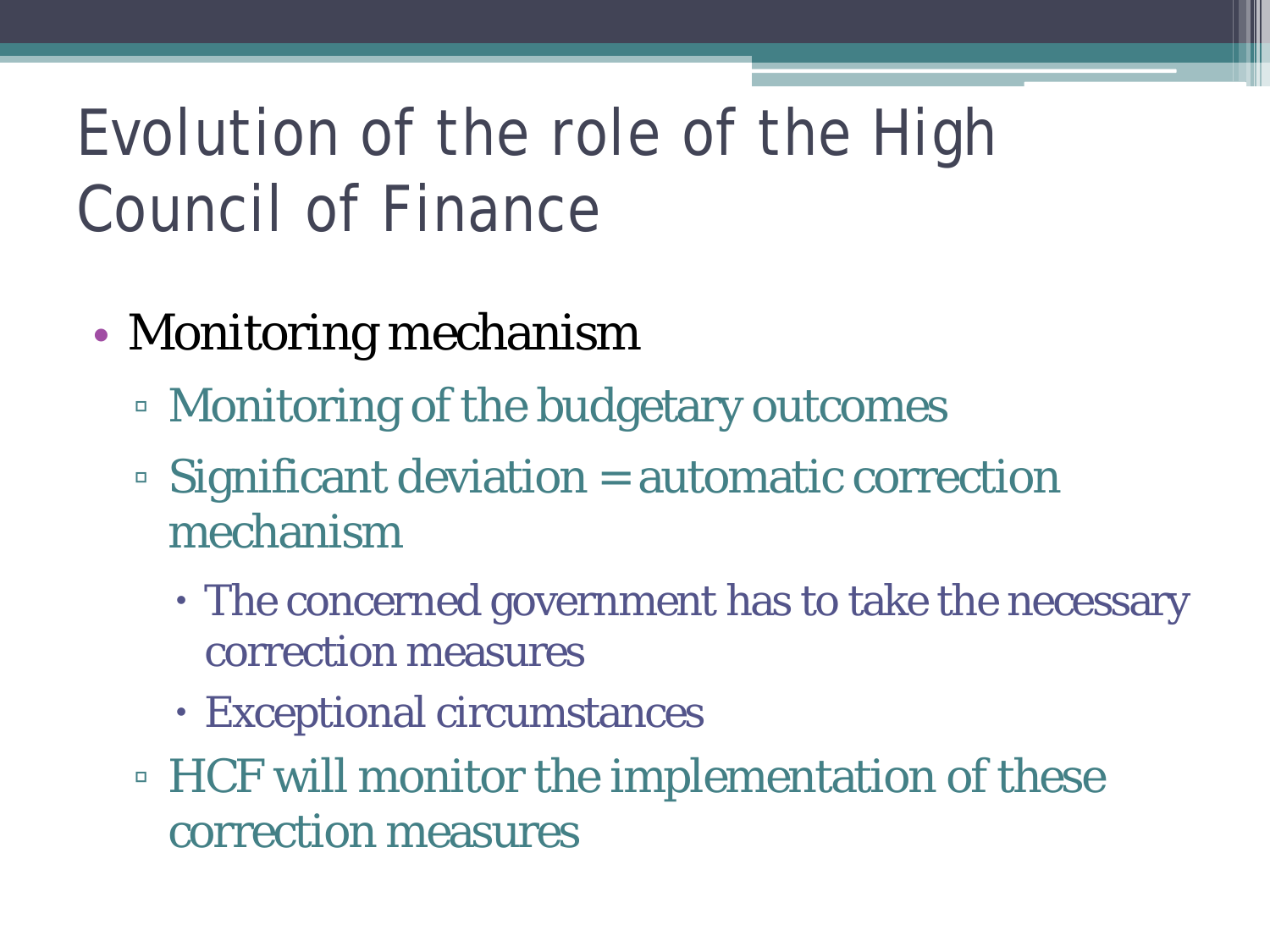## How does the HCF work

- Evaluation of budgetary results
	- Central Government and 4 subnational levels
		- Based on information from:
			- National Accounts Institute (NAI)
			- European Commission
		- Budget balances compared to targets of the Stability Programme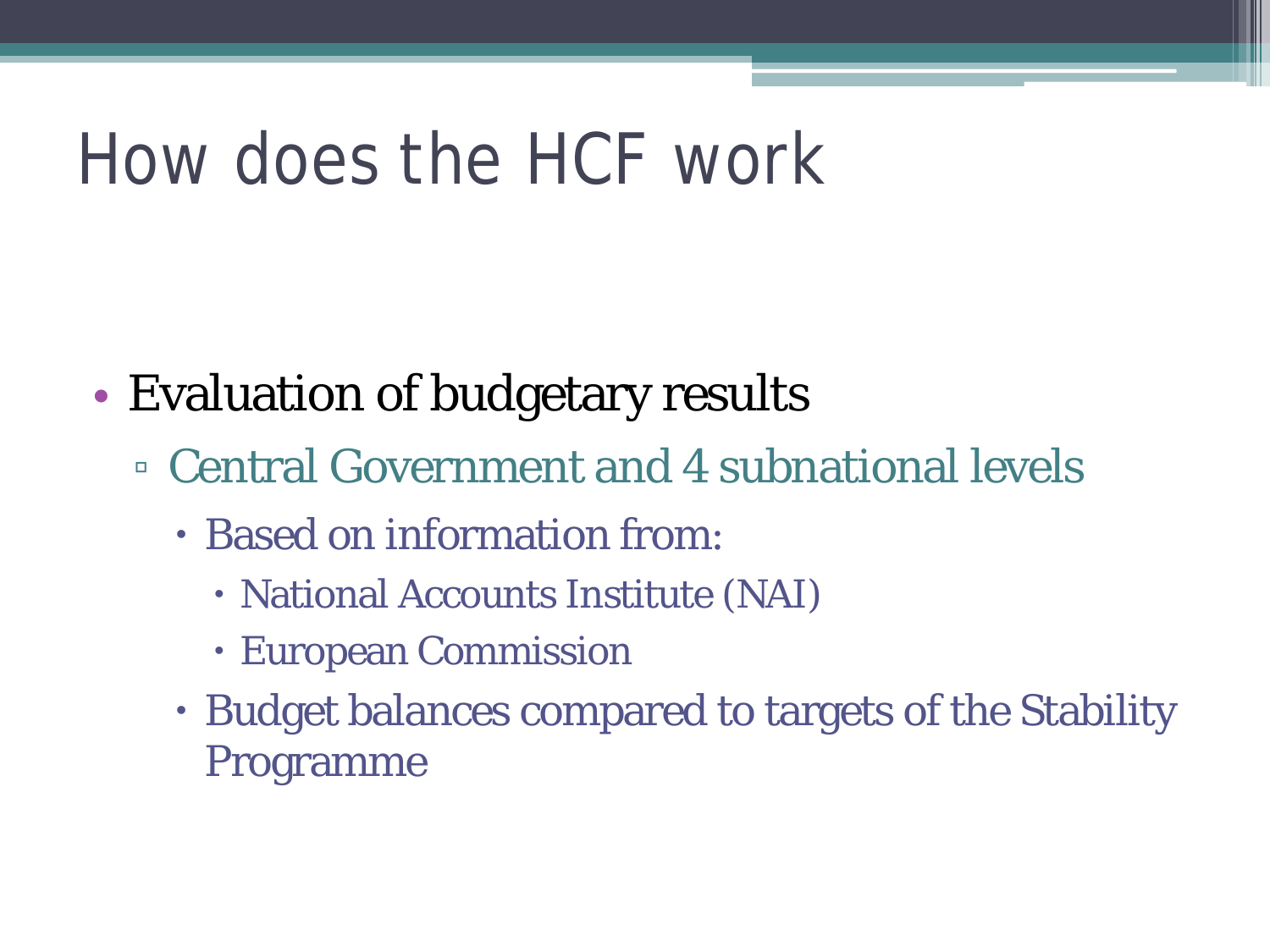## How does the HCF work

#### • Evaluation

- For individual Regions and Communities
	- Only ESA budget balances in the NA
	- Complemented with information from budgets, Court of Audit, etc.
	- Since September 2014: revenues and expenditures in NA
	- Compared, if possible, to targets of a cooperation agreement (internal stability pact)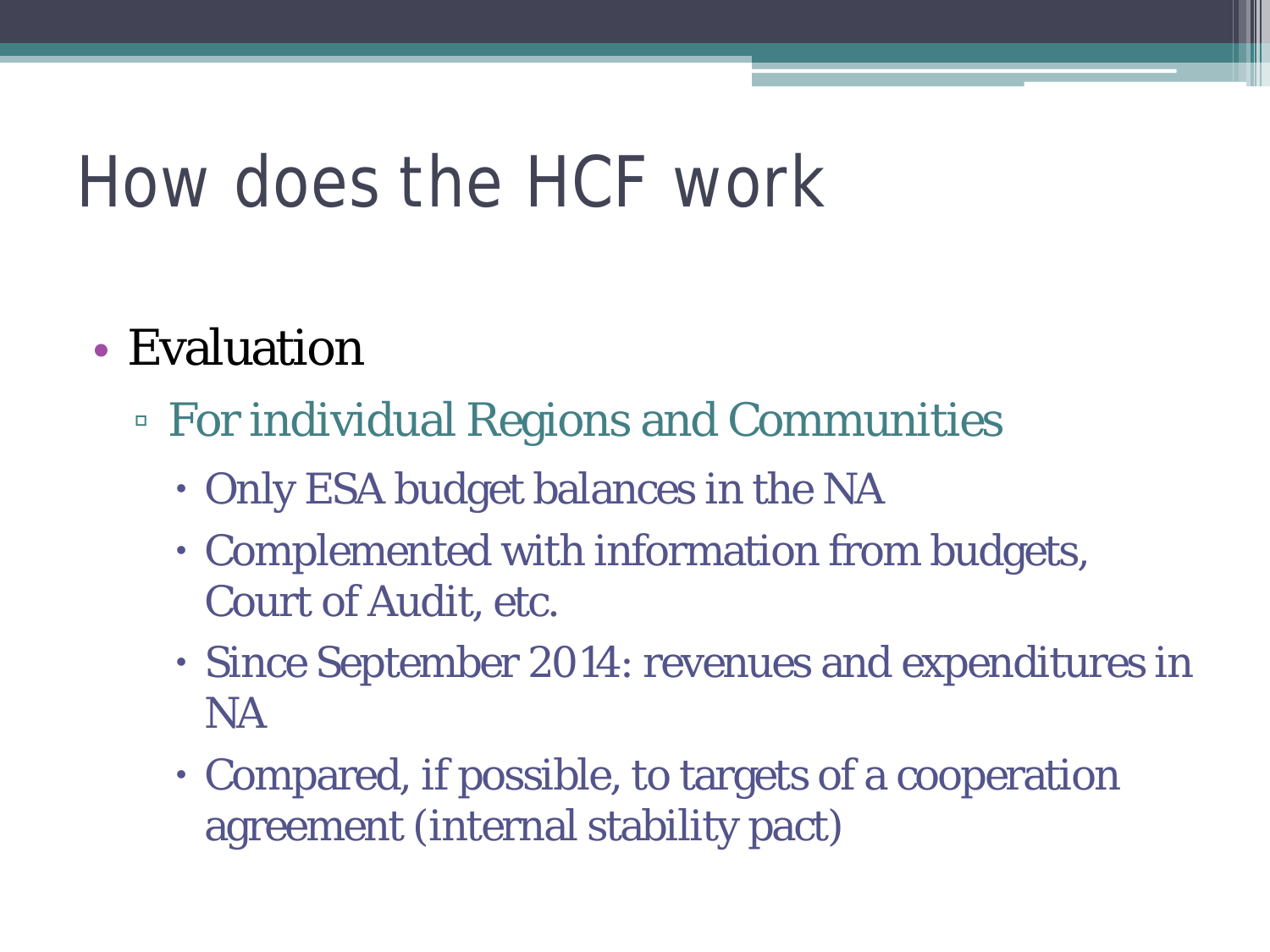### How does the HCF work

- Budgetary Path Forward looking
	- Medium term projection of the Federal Planning Bureau
	- Before: budgetary path for the Central Government
		- Division between Entity I Entity II
		- Or between 4 subnational levels
	- 2014: the first attempt for a budgetary path for each indivual R&C in both nominal and structural terms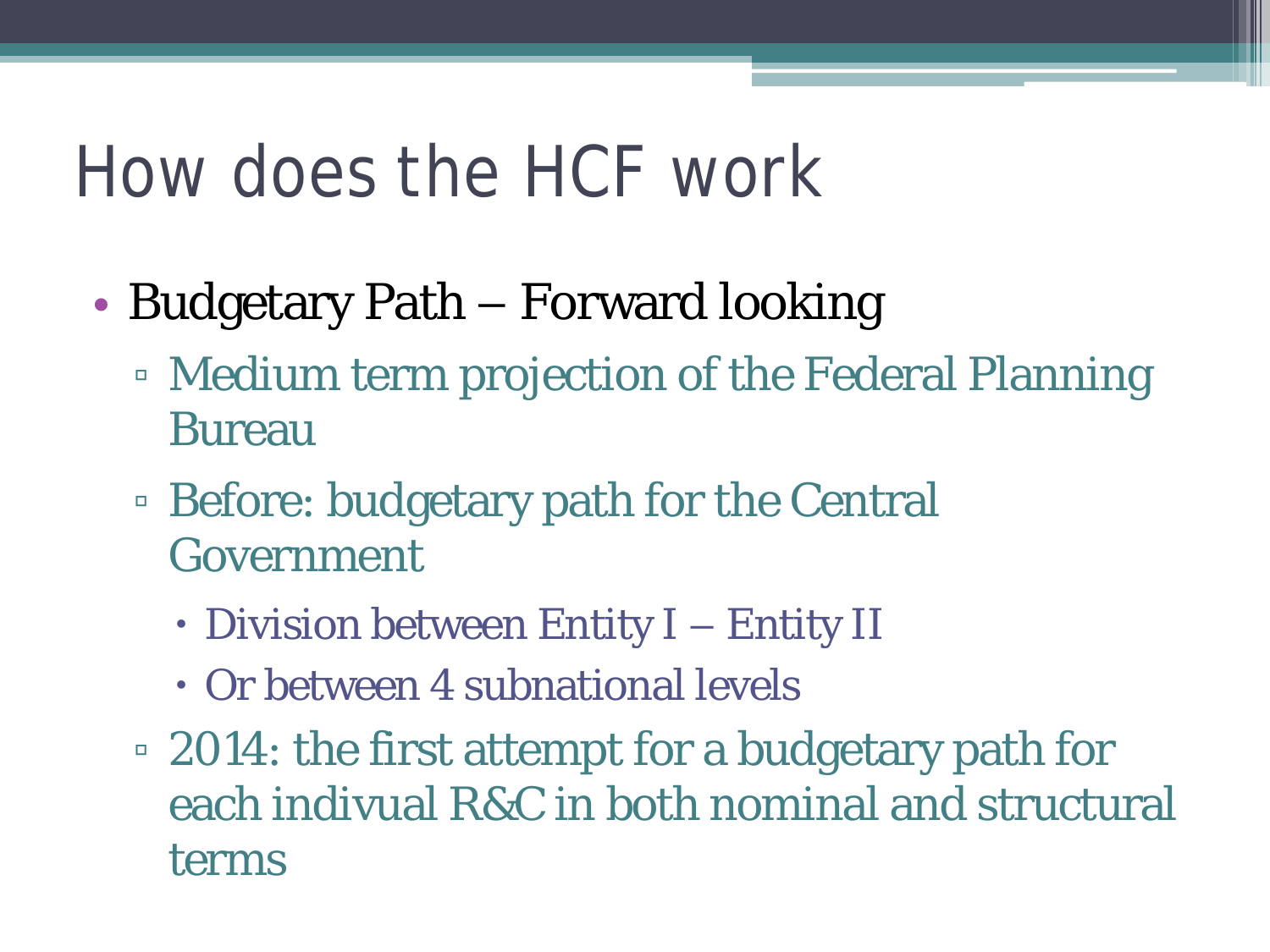## Challenges for 2015

- Budgetary challenges
	- For the General Government
		- Adjustment path to the MTO
		- Fulfilling requirements for the debt rule
	- For Regions and Communities
		- Important consolidation efforts demanded of the R&C (new Special Finance Act)
		- Negative impact of ESA 2010 and enlargement of the government sector for R&C
			- Higher debt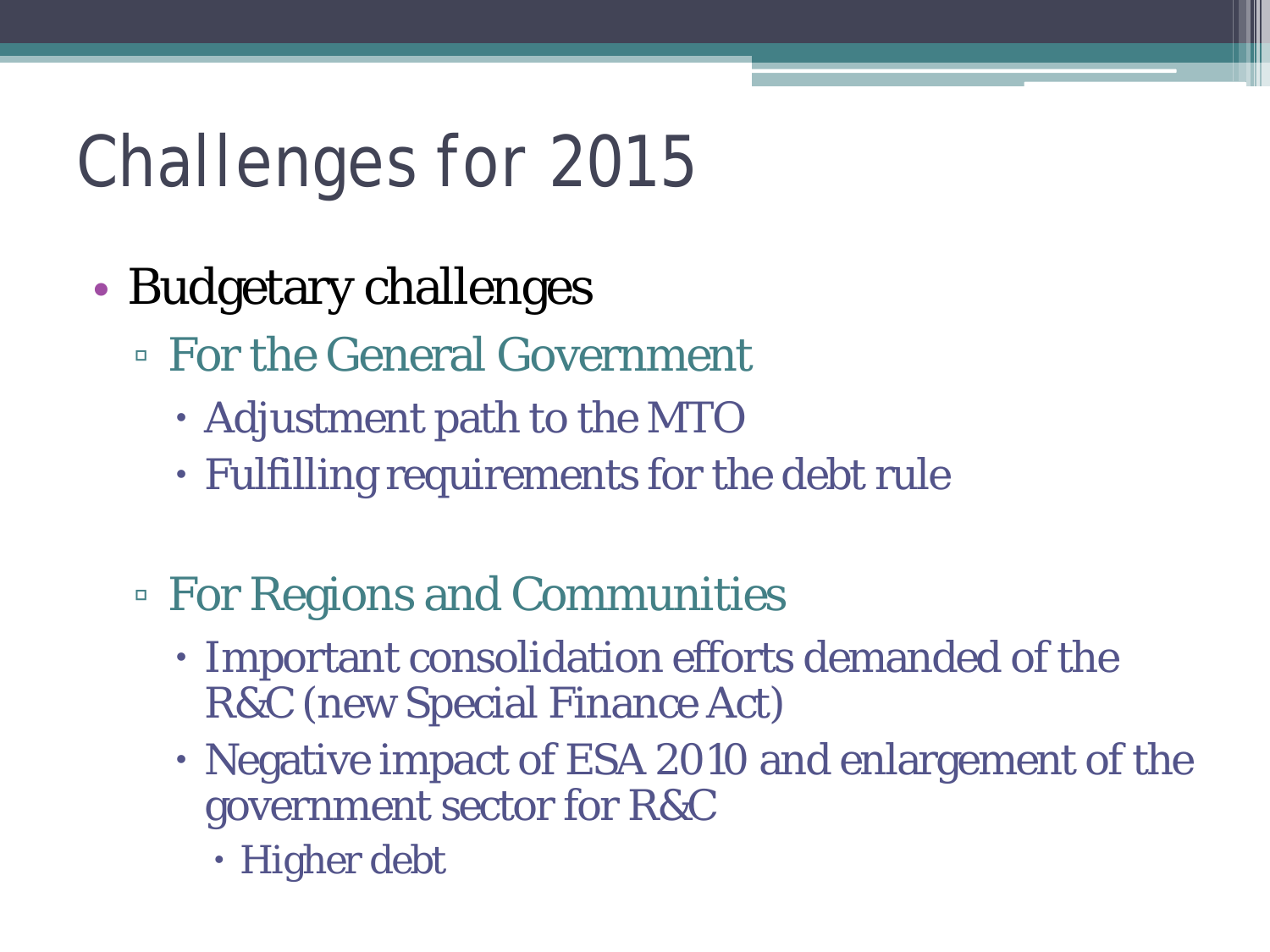## Challenges for 2015

- For the High Council of Finance
	- Implementing all its new missions
		- Distributing significant deviation?
		- Exceptional circumstances?
		- Calculating structural balances for each level of government ?
	- Recommending a budgetary path compliant with the minimum requirements of the European Commission